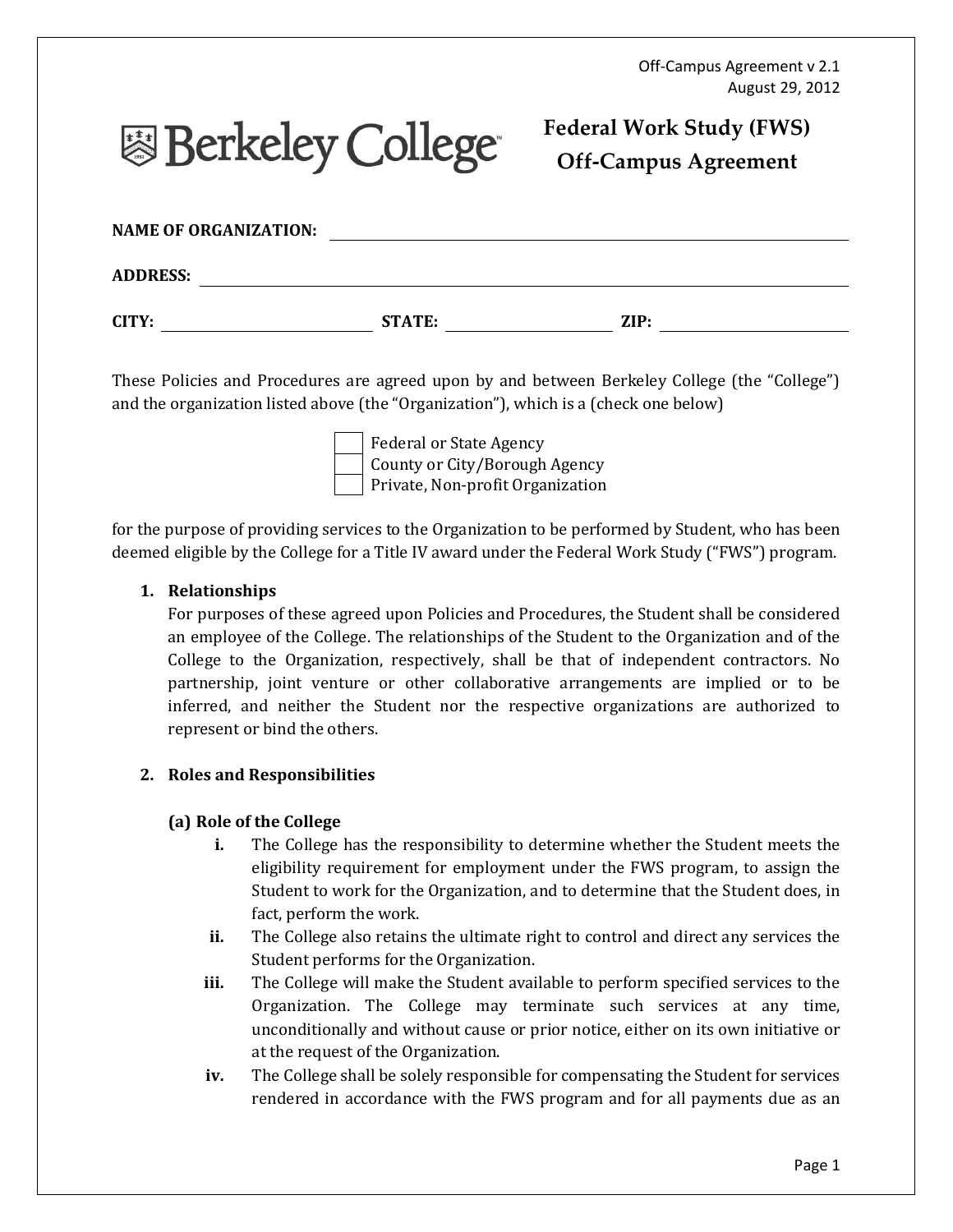employer's contribution under the State or local worker's compensation laws, Federal or State Social Security laws, or other applicable laws.

#### (b) Role of the Organization

- i. The Organization agrees that
	- a. no student assigned to perform services will be denied assignments or subjected to different treatment under this Agreement on the grounds of race, color, national origin, age or sex; and
	- b. the Organization will comply with all applicable laws and regulations, including provisions of the Civil Rights Act of 1964 (Public Law 88-352; 78 Stat. 252); Title IX of the Education Amendments of 1972 (Public Law 92-138); and the regulations of the U.S. Department of Education.
- ii. The Organization also agrees to conduct the following activities to authorize payment of earnings to the Student in accordance with the Title IV, HEA program regulations of the FWS program:
	- a. Designate a Primary Approver in an oversight capacity who, in accordance with the payroll procedures of the College, is authorized to sign the Student's payroll time sheet or approve electronic time entries;
	- b. Designate a Secondary Approver in an oversight capacity who, in accordance with the payroll procedures of the College, is authorized to sign the Student's payroll time sheet or approve electronic time entries in the absence or non-availability of the primary designee. The Secondary Approver shall be aware of the Student's employment and work hours so that such designee may approve the Student's time sheets in case the Primary Approver is unavailable;
	- c. Agree with the student and the College upon a regular schedule for the Student's performance of the assigned services that satisfies the following conditions:
		- 1. The scheduled time does not exceed 20 hours per week (except, during break weeks, the Student is assumed to be unable to work unless the student requests a temporary modification of the schedule, and the Primary Approver (or, if applicable, Secondary Approver) expressly approves such request, in advance, after verifying the Student's available hours with the College's FWS Coordinator. With such advance approval, the Student may be permitted to work up to 35 hours during break week.);
		- 2. The schedule does not permit the Student to earn compensation in excess of the Student's FWS award; and
		- 3. The schedule does not permit the Student to perform services at times that conflict with the Student's scheduled classes, even if the Student's instructor has cancelled the scheduled class;
	- d. Accurately certify on the required time sheet or electronic entry screen,